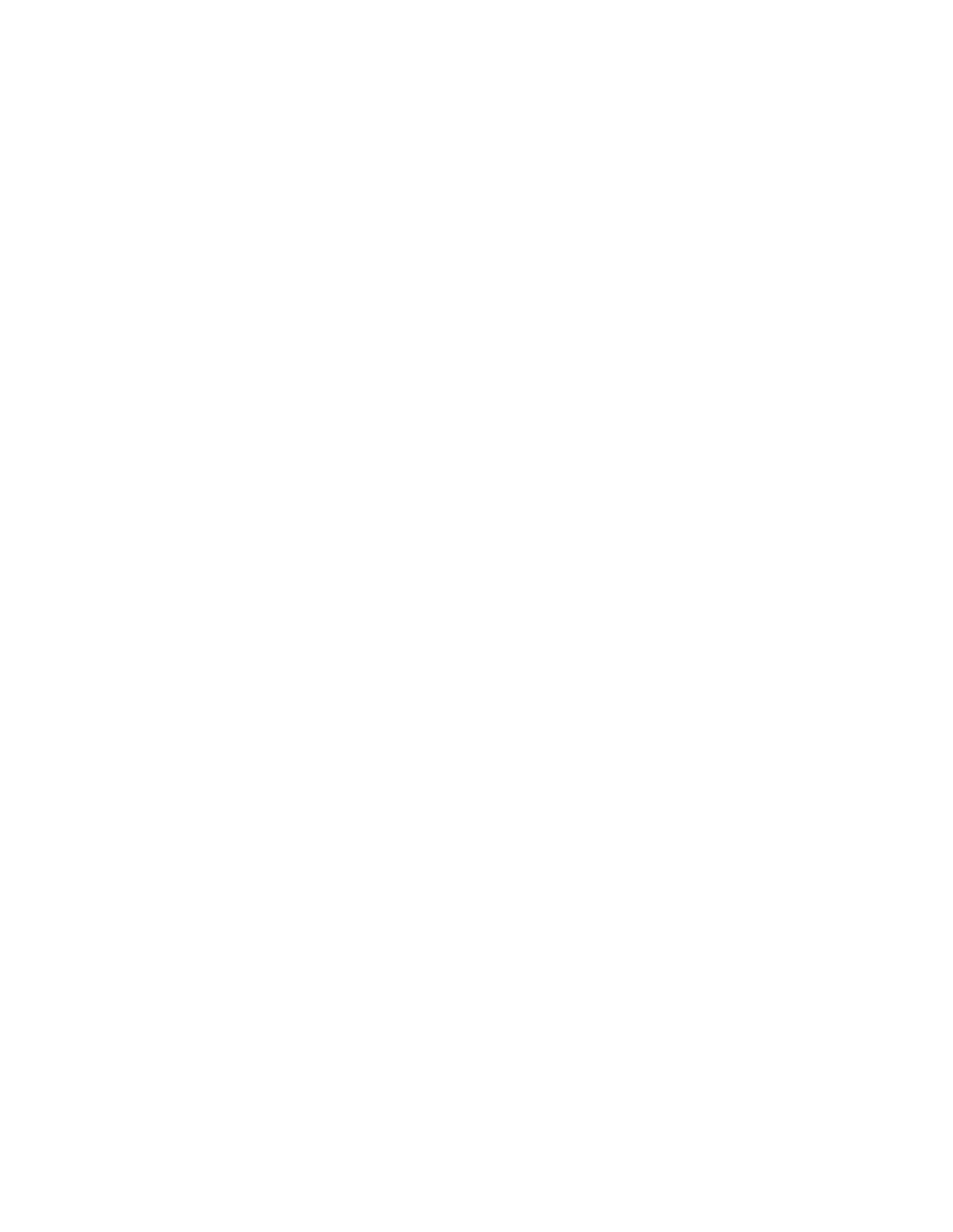#### **MOVING NEXT GENERATION SCIENCE STANDARDS INTO PRACTICE: A Project of the American Museum of Natural History In Collaboration with WestEd and BSCS**

Released in final form in April 2013, the *Next Generation Science Standards* have the potential to revolutionize science education in America, requiring "a different way of thinking about teaching and learning." Now is an opportune moment to prepare teachers for the new approaches to science instruction and assessment and to introduce them to the types of curriculum resources that will be needed to implement the NGSS successfully. More specifically—and in recognition of the complexity of the NGSS—there is a need for resources and professional development to support teachers so that they can translate the NGSS and adapt and align existing instructional materials and assessments with new performance expectations.

The American Museum of Natural History, with collaborators at WestEd and BSCS, propose to address this need, in partnership with teacher education and professional development providers across the country and with in-service teachers and school administrators as key participants. **The two-year project will design and field-test (1) a set of materials and tools for secondary science teachers; (2) a professional development process for teaching them how to use the tools; and (3) a leadership module aimed at science leaders (in-service facilitators, mentors, coaches) who will use this professional development process to work directly with teachers in applying the tools.**

#### **Project Description**

The Museum will work with two key 100Kin10 partners—the K–12 Alliance at WestEd and BSCS (Biological Sciences Curriculum Study)—to develop resources and professional development approaches through a collaborative, iterative process. These partners bring complementary expertise in designing instructional and assessment models, teacher professional development, and capacity building for teacher leaders. To ensure the resources meet on-the-ground needs and have broad applicability for teacher preparation, development, and retention, the design process will involve a diverse set of stakeholders classroom teachers, school administrators, pre-service teacher educators, and professional development leaders. All materials generated by the project will be available online in PDF format at no charge. In addition, the Museum will present the ongoing and completed work at relevant meetings and conferences, including NSTA and the Council of State Science Supervisors (CSSS), and will leverage 100Kin10 channels to keep partners apprised of the project's progress as appropriate. Beyond the grant period, the Museum hopes to work with partners to create a dynamic and fully interactive version of the tools and professional development supports that can be accessed by educators through an online learning management environment via multiple access points.

#### *Project deliverables* include:

- A **set of materials and tools** for pre-service and in-service secondary science teachers to adapt or develop instructional materials (lessons and units) and assessment tasks aligned with the NGSS performance expectations, science practices, core ideas, and cross-cutting concepts with connections to the Common Core Standards in reading, writing, and math, as identified in the NGSS.
- A **professional development process for helping teachers use the tools** to adapt or develop instructional materials and assessment tasks based on NGSS content and performance expectations.
- A **leadership module** for science education leaders (in-service facilitators, mentors, coaches, preservice faculty) who will work directly with pre-service and in-service teachers to use these tools.

#### *Project Outcomes* include:

• **Outcome 1***:* **Increase in participants'** *knowledge and understanding* of NGSS components though the use of tools and a professional development process. Participants include both science education leaders and teachers.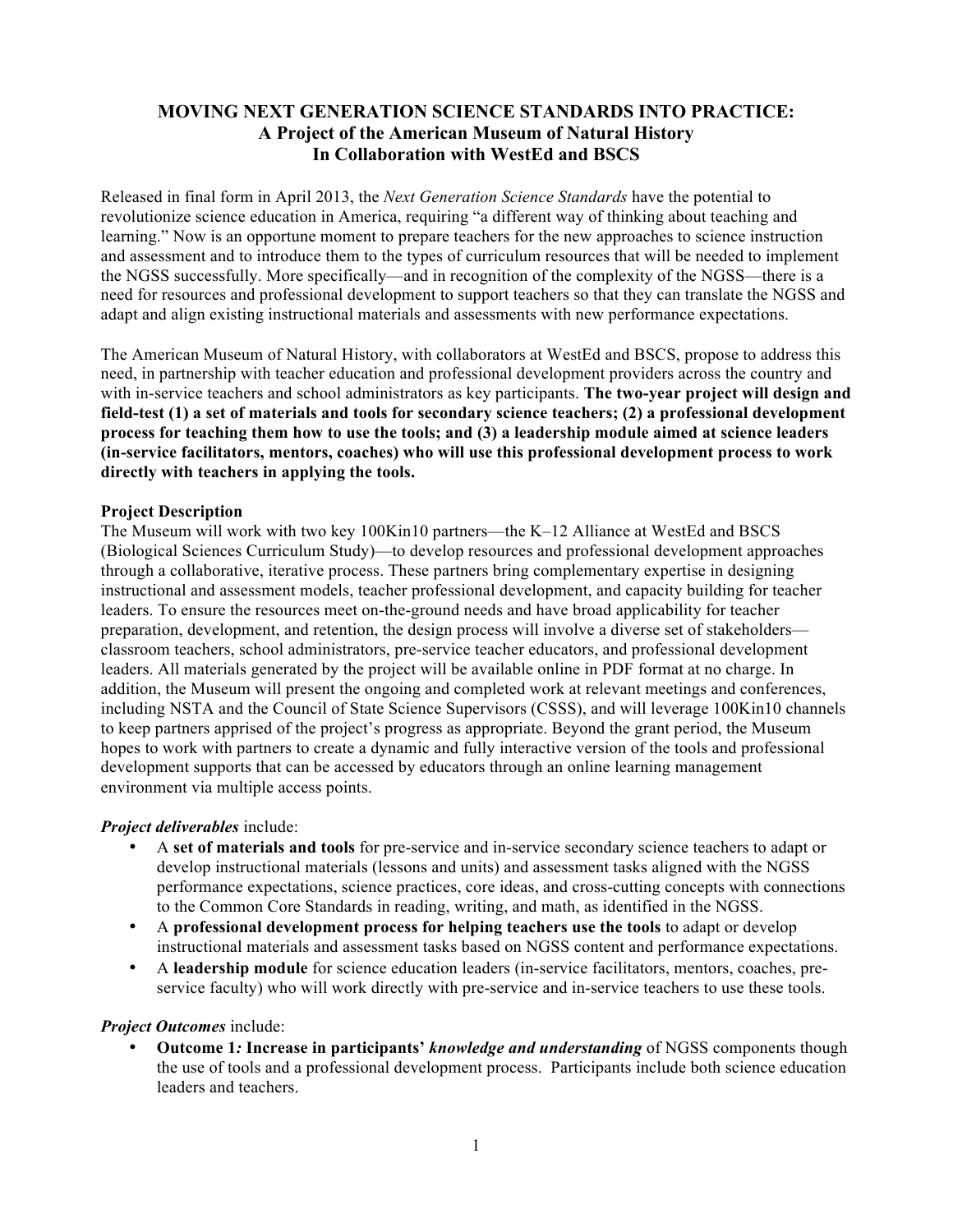- **Outcome 2***:* **Increase participants'** *ability to use* **materials and tools** to adapt or develop lessons, units, and performance assessments aligned with the NGSS.
- **Outcome 3***:* **Increase science education leaders'** *ability to facilitate* **a professional development process** for teachers to use materials and tools to adapt or develop lessons, units, and performance assessments aligned with the NGSS.
- **Outcome 4***:* **A successful** *collaborative, iterative design process* resulting in a set of materials and tools, a professional development process for using them, and a leadership module that supports science education leaders working with teachers to use the process to adapt or develop instructional materials and performance tasks aligned with the NGSS.

*Project activities* will be conducted over a two-year period (October 2013 – September 2015) with an agile design process in Year 1 that is responsive to users' needs and full deployment in the field in Year 2 to learn how others use the tools and process.

#### **Year 1: Design**

The design process will be led by a six-member core design team comprising staff from the Museum,  $K-12$ Alliance at WestEd, and BSCS. The team will meet six times during Year 1 and twice in Year 2. Senior Consultant Rodger Bybee and Assessment Consultant Chris Lazzaro (College Board) will contribute to the work of the design team. Teachers also will be actively involved in the iterative design process. Diverse groups of science teachers from the New York City area will be recruited to pilot test the tools to inform the development process. The design team will use the results from these teacher groups to create a prototype set of tools for field-testing in year 2. The pilot sessions will include after-school meetings and one-day workshops and will involve experienced teachers and new teachers—all from the New York City area.

#### **Year 2: Field Test**

In the next phase of the project, the tools and professional development process will be fully deployed in a field test by several 100Kin10 partner organizations in a variety of contexts— in-service teacher professional development, teacher residency programs, induction programs, and pre-service teacher preparation. The purpose of the field test is to learn what others can do with the tools and professional development process in their respective programs. Systematic evaluation data collected and analyzed during the field test will reveal the extent to which others (mentors/coaches as well as new and experienced teachers) understand the NGSS and how they use the tools and process to adapt lessons/units to align with new standards and learning outcomes.

The project's **Advisory Board** will meet twice at the Museum in New York City to review the tools and processes and provide input on next steps. The Advisory Board comprises ten advisors: six national leaders in science education who represent the project's broader impact, two NYC teachers, and two NYC school administrators.

#### *Field Test Participants agree to:*

- Participate in the three-day summer leadership institute held at the Museum
- Identify a constituent group of secondary science teachers to work with on using the five NGSS tools
- Intend to implement all five NGSS tools as intended with teachers during the fall 2014 or spring 2015
- Plan to use the five NGSS tools with fidelity as presented at the summer leadership institute at the Museum
- Agree to provide feedback and artifacts from using the five NGSS tools with teachers to the evaluators

The **Summer Leadership Institute** to prepare professional development providers for the field test to learn about the five NGSS tools and processes for using each of them will take place at the American Museum of Natural History in New York City on **July 15, 16, 17, and 18, 2014**. Professional development leaders participating in the Summer Institute are encouraged to attend in teams of two with priority given to teams from NGSS adoption states and 100Kin10 partners.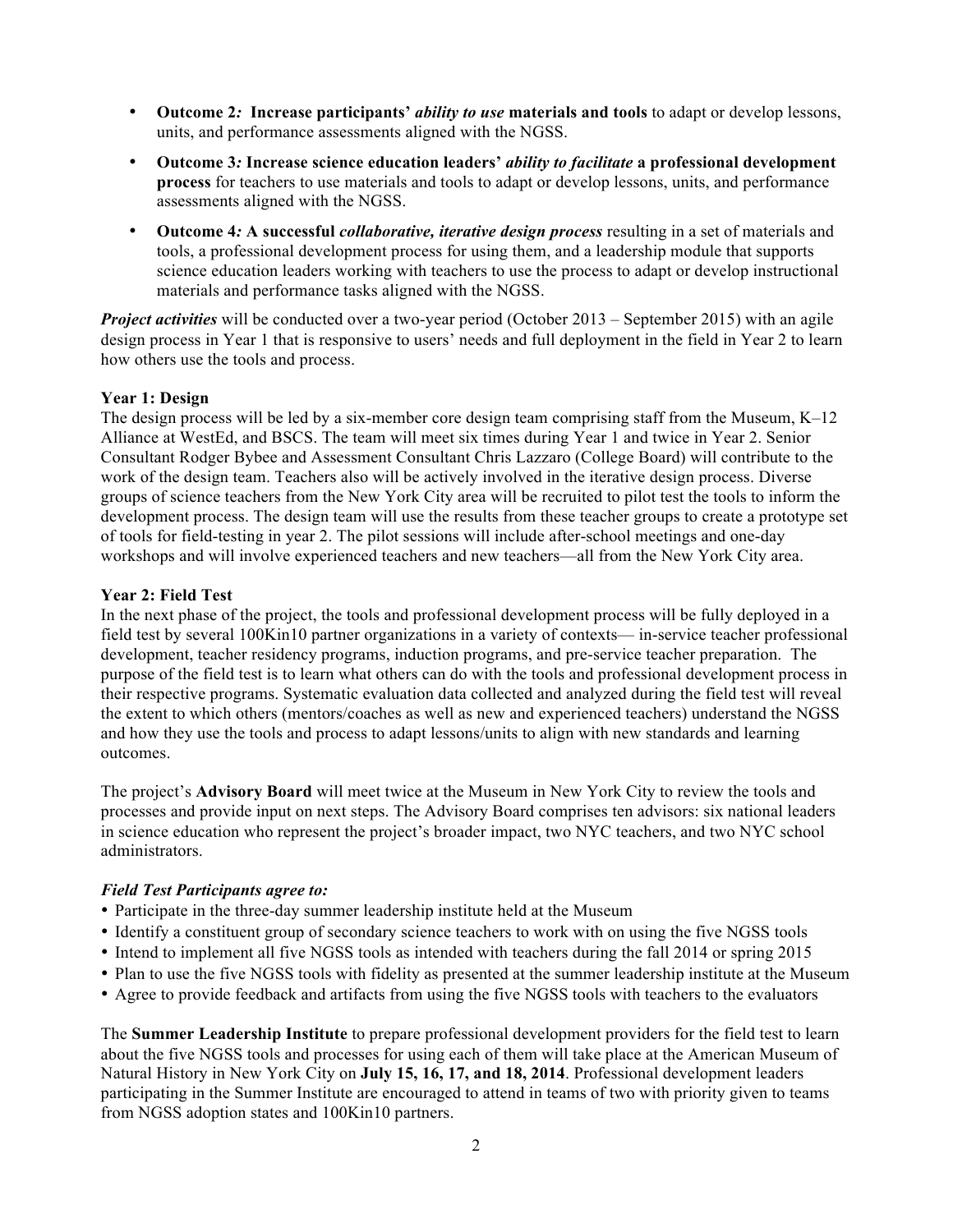# **MOVING NEXT GENERATION SCIENCE STANDARDS INTO PRACTICE**

#### *A Project of the American Museum of Natural History in Collaboration with BSCS and WestEd*

### Five tools and processes for PD leaders/facilitators

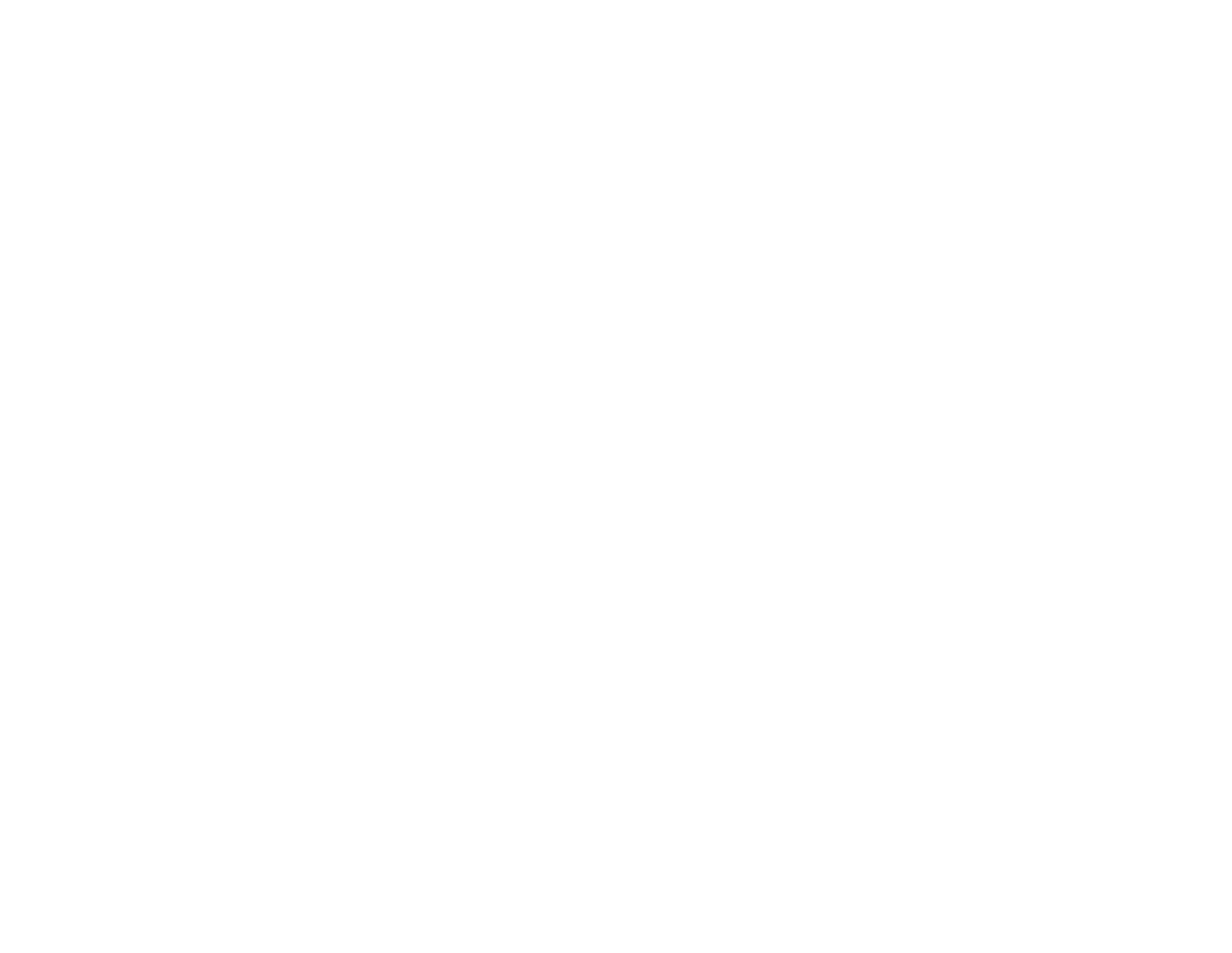## **Translating the NGSS into Practice**

#### *Five tools and processes for professional development leaders/facilitators*

The *Next Generation Science Standards* (NGSS) challenges teachers to think deeply about learning and teaching with the goal of developing a clear vision of science education that is coherent, focused, and rigorous. The five tools and processes described below are designed to help professional development (PD) leaders work with teachers on curriculum, instruction, and assessment as they achieve this vision.

Through the use of all five tools and processes, PD leaders introduce teachers to the NGSS and *A Framework for K-12 Science Education: Practices, Crosscutting Concepts, and Core Ideas.* At the heart of the tools and processes is the organization of ideas, practices, and performance expectations into multiple instructional sequences. This is followed by a more in-depth plan for one instructional sequence and assessment task to provide evidence of student learning focused on a performance expectation. These processes help teachers plan for conceptual coherence.



**Five NGSS Tools and Processes**

| <b>Purpose</b>                                                                             | <b>Description</b>                                                                                                                                                                                                                                                                                                                                                                                                                                                                                                                                                                                                                                             |  |  |
|--------------------------------------------------------------------------------------------|----------------------------------------------------------------------------------------------------------------------------------------------------------------------------------------------------------------------------------------------------------------------------------------------------------------------------------------------------------------------------------------------------------------------------------------------------------------------------------------------------------------------------------------------------------------------------------------------------------------------------------------------------------------|--|--|
| Tool 1:                                                                                    | <b>Process:</b>                                                                                                                                                                                                                                                                                                                                                                                                                                                                                                                                                                                                                                                |  |  |
| Using the NGSS to plan<br>a unit of instruction                                            | Participants plan a unit of instruction using NGSS card sets and consider what students<br>would be expected to learn related to a given topic. Card sets s include component<br>ideas and elements from a disciplinary core idea; performance expectations; science<br>and engineering practices; connections to nature of science; connections to<br>engineering, technology, and applications of science; and connections to mathematics<br>and English language arts/literacy common core. Throughout the process, participants<br>read selections from A Framework for K-12 Science Education and The Next<br>Generation Science Standards Volumes 1 & 2. |  |  |
| <b>Purpose:</b>                                                                            |                                                                                                                                                                                                                                                                                                                                                                                                                                                                                                                                                                                                                                                                |  |  |
| Deepen understanding of<br>the NGSS by organizing<br>conceptual ideas,<br>practices, and   |                                                                                                                                                                                                                                                                                                                                                                                                                                                                                                                                                                                                                                                                |  |  |
|                                                                                            | <b>Product:</b>                                                                                                                                                                                                                                                                                                                                                                                                                                                                                                                                                                                                                                                |  |  |
| performance<br>expectations to promote<br>curricular coherence in a<br>unit of instruction | A plan for a unit of instruction that is organized with component ideas, science and<br>engineering practices, cross-cutting concepts, and performance expectations focused<br>on a given disciplinary core idea                                                                                                                                                                                                                                                                                                                                                                                                                                               |  |  |
|                                                                                            | <b>Tool Components:</b>                                                                                                                                                                                                                                                                                                                                                                                                                                                                                                                                                                                                                                        |  |  |
| Time: 8 hours                                                                              | Template for creating an NGSS-aligned plan for a unit of instruction<br>Guide to navigating the NGSS and card sets<br>$\blacksquare$                                                                                                                                                                                                                                                                                                                                                                                                                                                                                                                           |  |  |
| (two 4-hour sessions)                                                                      | <b>PD Resources:</b>                                                                                                                                                                                                                                                                                                                                                                                                                                                                                                                                                                                                                                           |  |  |
|                                                                                            | Powerpoint Slides and Facilitation Guide<br>п<br>Electronic versions of the tool components and other materials<br>Examples of work products from using tool and process                                                                                                                                                                                                                                                                                                                                                                                                                                                                                       |  |  |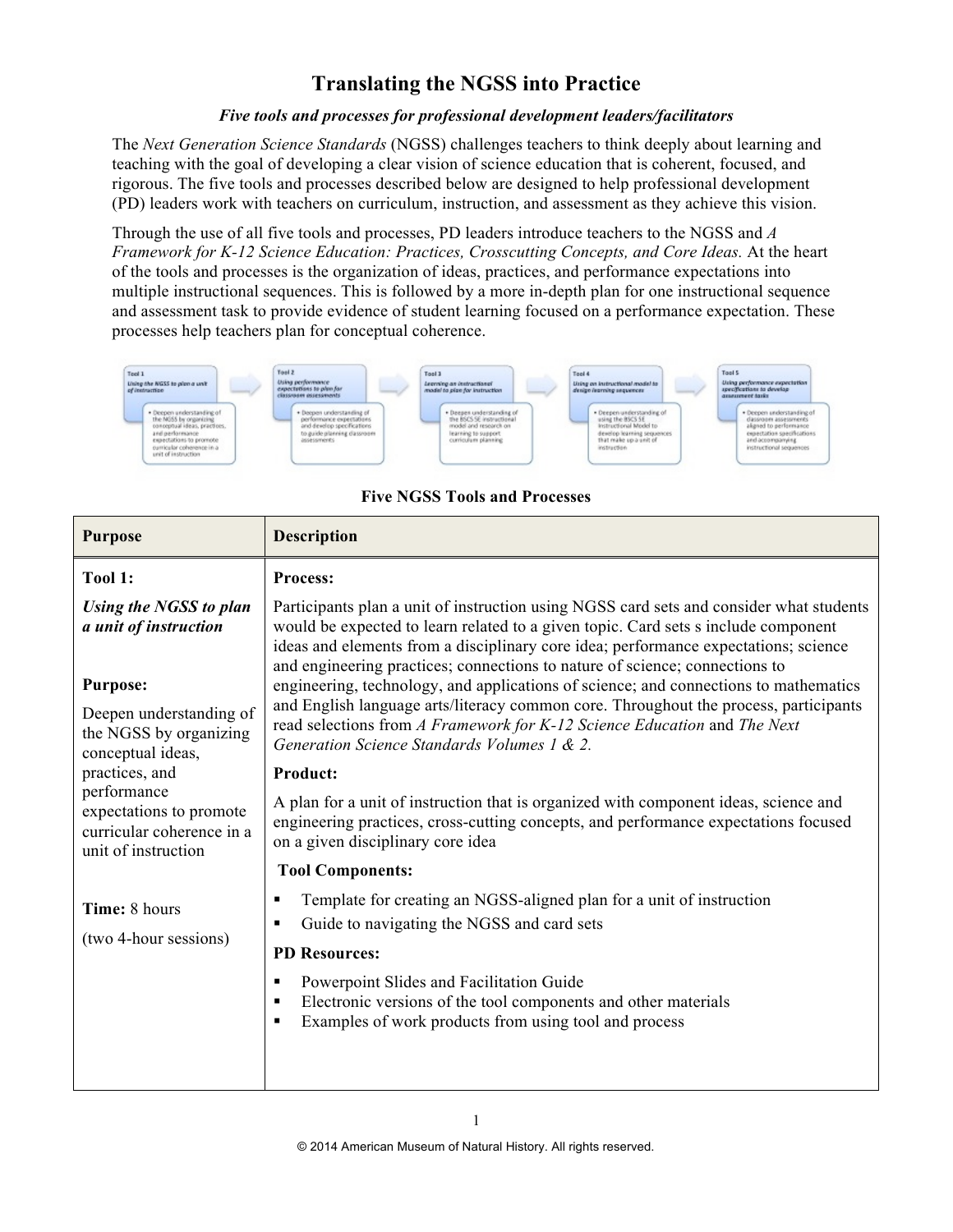| <b>Purpose</b>                                                                                | <b>Description</b>                                                                                                                                                                                                                                                                                                                                                                                                                                                                                                                                                                        |  |  |
|-----------------------------------------------------------------------------------------------|-------------------------------------------------------------------------------------------------------------------------------------------------------------------------------------------------------------------------------------------------------------------------------------------------------------------------------------------------------------------------------------------------------------------------------------------------------------------------------------------------------------------------------------------------------------------------------------------|--|--|
| Tool 2:                                                                                       | <b>Process:</b>                                                                                                                                                                                                                                                                                                                                                                                                                                                                                                                                                                           |  |  |
| <b>Using performance</b><br>expectations to plan for<br>classroom assessments                 | Participants identify specifications based on a performance expectation that will later<br>guide the development of an assessment task through which students will demonstrate<br>their learning for one part of a unit of instruction. Throughout the process, participants<br>read selections from Developing Assessments for the Next Generation Science<br>Standards.                                                                                                                                                                                                                 |  |  |
| <b>Purpose:</b>                                                                               | <b>Product:</b>                                                                                                                                                                                                                                                                                                                                                                                                                                                                                                                                                                           |  |  |
| Deepen understanding of<br>performance<br>expectations and develop<br>specifications to guide | Evidence of learning specifications and to guide the design of an assessment task that<br>aligns with a performance expectation and assesses a learning sequence in a unit of<br>instruction                                                                                                                                                                                                                                                                                                                                                                                              |  |  |
| planning for classroom                                                                        | <b>Tool Components:</b>                                                                                                                                                                                                                                                                                                                                                                                                                                                                                                                                                                   |  |  |
| assessments                                                                                   | Template for writing an evidence of learning statement and assessment<br>٠<br>specifications for a performance expectation                                                                                                                                                                                                                                                                                                                                                                                                                                                                |  |  |
| Time: 4 hours                                                                                 | Template for the capturing the evidence of learning statement and assessment<br>٠<br>specifications for parts of a unit of instruction                                                                                                                                                                                                                                                                                                                                                                                                                                                    |  |  |
|                                                                                               | Guide to navigating the NGSS and card set for a performance expectation<br>٠                                                                                                                                                                                                                                                                                                                                                                                                                                                                                                              |  |  |
|                                                                                               | Definitions of assessment claim, evidence of learning statement, and assessment<br>specifications                                                                                                                                                                                                                                                                                                                                                                                                                                                                                         |  |  |
|                                                                                               | <b>PD Resources:</b>                                                                                                                                                                                                                                                                                                                                                                                                                                                                                                                                                                      |  |  |
|                                                                                               | Powerpoint Slides and Facilitation Guide<br>п<br>Electronic versions of the tool components and other materials<br>п<br>Examples of work products from using tool and process                                                                                                                                                                                                                                                                                                                                                                                                             |  |  |
| Tool 3:                                                                                       | <b>Process:</b>                                                                                                                                                                                                                                                                                                                                                                                                                                                                                                                                                                           |  |  |
| Learning an<br>instructional model to<br>design learning<br>sequences<br><b>Purpose:</b>      | Participants are introduced to the BSCS 5E instructional model and some of the<br>research and learning theory upon which it is based. They read and compare classroom<br>scenarios and sequence descriptions of the concepts learned and what students and<br>teachers do during each phase of the 5Es for one instructional sequence. During the<br>process, participants read selections about the BSCS 5E Instructional Model, findings<br>from How People Learn and principles from How Students Learn Science in the<br>Classroom, and from A Framework for K-12 Science Education. |  |  |
| Deepen understanding of<br>the BSCS 5E<br>instructional model and                             | <b>Product:</b>                                                                                                                                                                                                                                                                                                                                                                                                                                                                                                                                                                           |  |  |
|                                                                                               | A sequence of concepts and practices and description of what students and teachers do<br>related to a disciplinary core idea and performance expectation.                                                                                                                                                                                                                                                                                                                                                                                                                                 |  |  |
| research on learning to<br>support curriculum                                                 | <b>Tool Components:</b>                                                                                                                                                                                                                                                                                                                                                                                                                                                                                                                                                                   |  |  |
| planning                                                                                      | BSCS 5E Instructional Model: Brief Description of Each Phases<br>٠                                                                                                                                                                                                                                                                                                                                                                                                                                                                                                                        |  |  |
|                                                                                               | BSCS 5E Instructional Model: What Students Do<br>٠                                                                                                                                                                                                                                                                                                                                                                                                                                                                                                                                        |  |  |
| Time: 4 hours                                                                                 | BSCS 5E Instructional Model: What Teachers Do<br>п                                                                                                                                                                                                                                                                                                                                                                                                                                                                                                                                        |  |  |
|                                                                                               | Guide to Navigating the NGSS<br>٠                                                                                                                                                                                                                                                                                                                                                                                                                                                                                                                                                         |  |  |
|                                                                                               | <b>PD Resources:</b>                                                                                                                                                                                                                                                                                                                                                                                                                                                                                                                                                                      |  |  |
|                                                                                               | Powerpoint Slides and Facilitation Guide<br>٠<br>Electronic versions of the tool components and other materials<br>٠<br>Examples of work products from using tool and process<br>п                                                                                                                                                                                                                                                                                                                                                                                                        |  |  |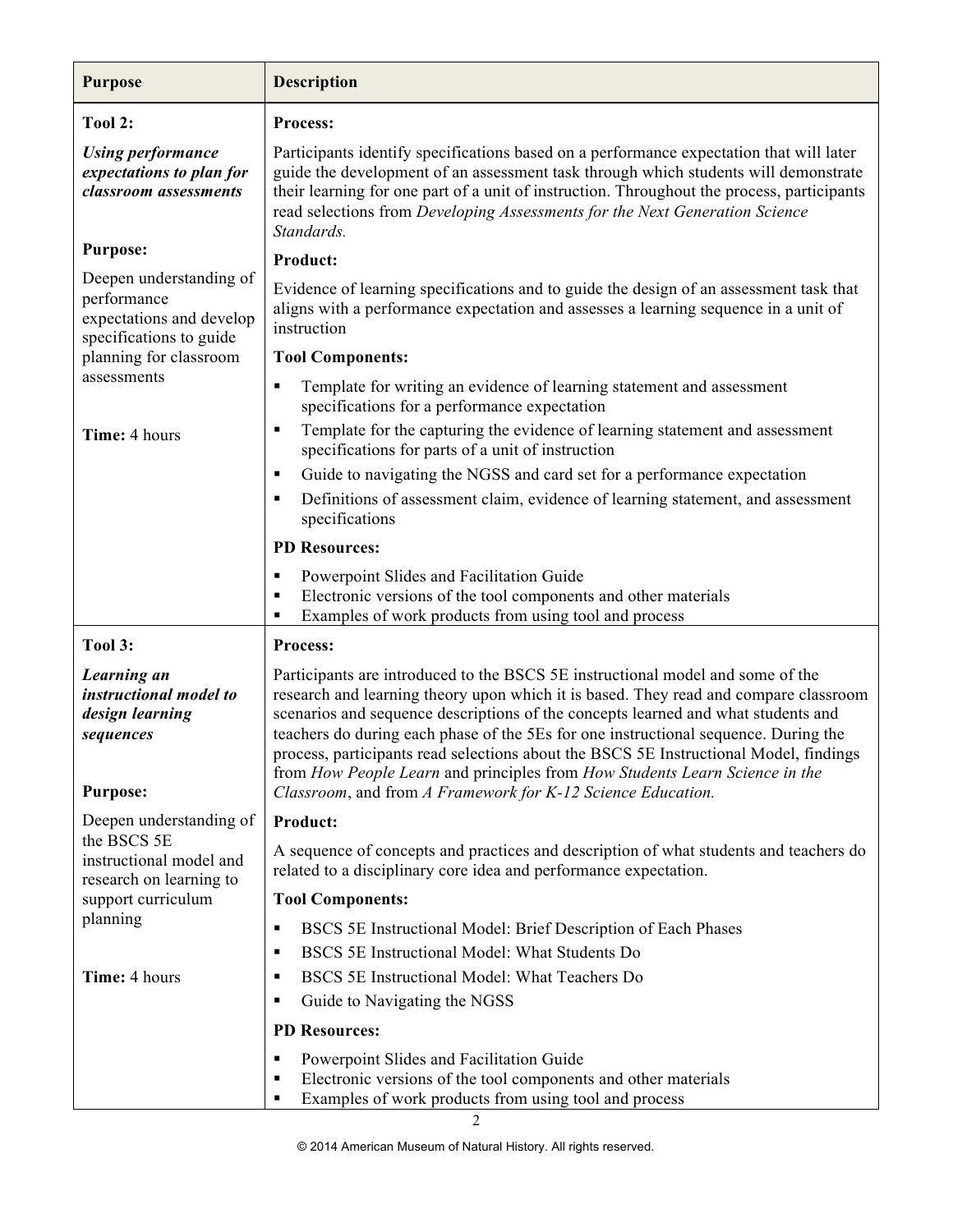| <b>Purpose</b>                                                                           | <b>Description</b>                                                                                                                                                                                                                                                                                                                         |  |  |
|------------------------------------------------------------------------------------------|--------------------------------------------------------------------------------------------------------------------------------------------------------------------------------------------------------------------------------------------------------------------------------------------------------------------------------------------|--|--|
| Tool 4:                                                                                  | <b>Process:</b>                                                                                                                                                                                                                                                                                                                            |  |  |
| <b>Using an instructional</b><br>model to design learning<br>sequences                   | Participants use the unit of instruction in Tool 1 to develop an outline for one part of a<br>unit of instruction. They base their outline on the BSCS 5E Instructional Model.<br>During the process, participants read selections from A Framework for K-12 Science<br>Education and The Next Generation Science Standards Volumes 1 & 2. |  |  |
| <b>Purpose:</b>                                                                          | <b>Product:</b>                                                                                                                                                                                                                                                                                                                            |  |  |
| Deepen understanding of<br>using the BSCS 5E<br>Instructional Model to                   | An outline for an instructional sequence describing the concepts and practices learned<br>from the NGSS dimensions and describing what students and teachers do during each<br>phase of the BSCS 5E Instructional Model.                                                                                                                   |  |  |
| develop learning                                                                         | <b>Tool Components:</b>                                                                                                                                                                                                                                                                                                                    |  |  |
| sequences that make up a<br>unit of instruction                                          | Template for developing and recording the 5E outline<br>$\blacksquare$                                                                                                                                                                                                                                                                     |  |  |
|                                                                                          | BSCS 5E Instructional Model resources from Tool 3                                                                                                                                                                                                                                                                                          |  |  |
| Time: 8 hours                                                                            | Guide to Navigating the NGSS<br>٠                                                                                                                                                                                                                                                                                                          |  |  |
|                                                                                          | <b>PD Provider Resources:</b>                                                                                                                                                                                                                                                                                                              |  |  |
| (two 4-hour sessions)                                                                    | Powerpoint Slides and Facilitation Guide<br>٠<br>Electronic versions of the tool components and other materials<br>٠<br>Examples of work products from using tool and process<br>٠                                                                                                                                                         |  |  |
| Tool 5:                                                                                  | Process:                                                                                                                                                                                                                                                                                                                                   |  |  |
| <b>Using performance</b><br>expectation<br>specifications to develop<br>assessment tasks | Participants use the performance expectation and assessment specifications developed<br>as part of Tool 2 to create an assessment task as the summative evaluation of an<br>instructional sequence. During the process, participants read selections from<br>Developing Assessments for the Next Generation Science Standards.             |  |  |
|                                                                                          | <b>Product:</b>                                                                                                                                                                                                                                                                                                                            |  |  |
| <b>Purpose:</b>                                                                          | An assessment task aligned to a performance expectation and accompanying                                                                                                                                                                                                                                                                   |  |  |
| Deepen understanding of                                                                  | instructional sequence                                                                                                                                                                                                                                                                                                                     |  |  |
| classroom assessments<br>aligned to performance<br>expectation                           | <b>Tool Components:</b>                                                                                                                                                                                                                                                                                                                    |  |  |
|                                                                                          | Template for developing and recording the assessment task<br>٠                                                                                                                                                                                                                                                                             |  |  |
| specifications and                                                                       | Protocol for examining student work<br>٠                                                                                                                                                                                                                                                                                                   |  |  |
| accompanying<br>instructional sequences                                                  | Guide to Navigating the NGSS<br>٠                                                                                                                                                                                                                                                                                                          |  |  |
|                                                                                          | <b>PD Provider Resources:</b>                                                                                                                                                                                                                                                                                                              |  |  |
| Time: 4 hours                                                                            | Powerpoint Slides and Facilitation Guide<br>٠<br>Electronic versions of the tool components and other materials<br>٠<br>Examples of work products from using tool and process<br>п                                                                                                                                                         |  |  |